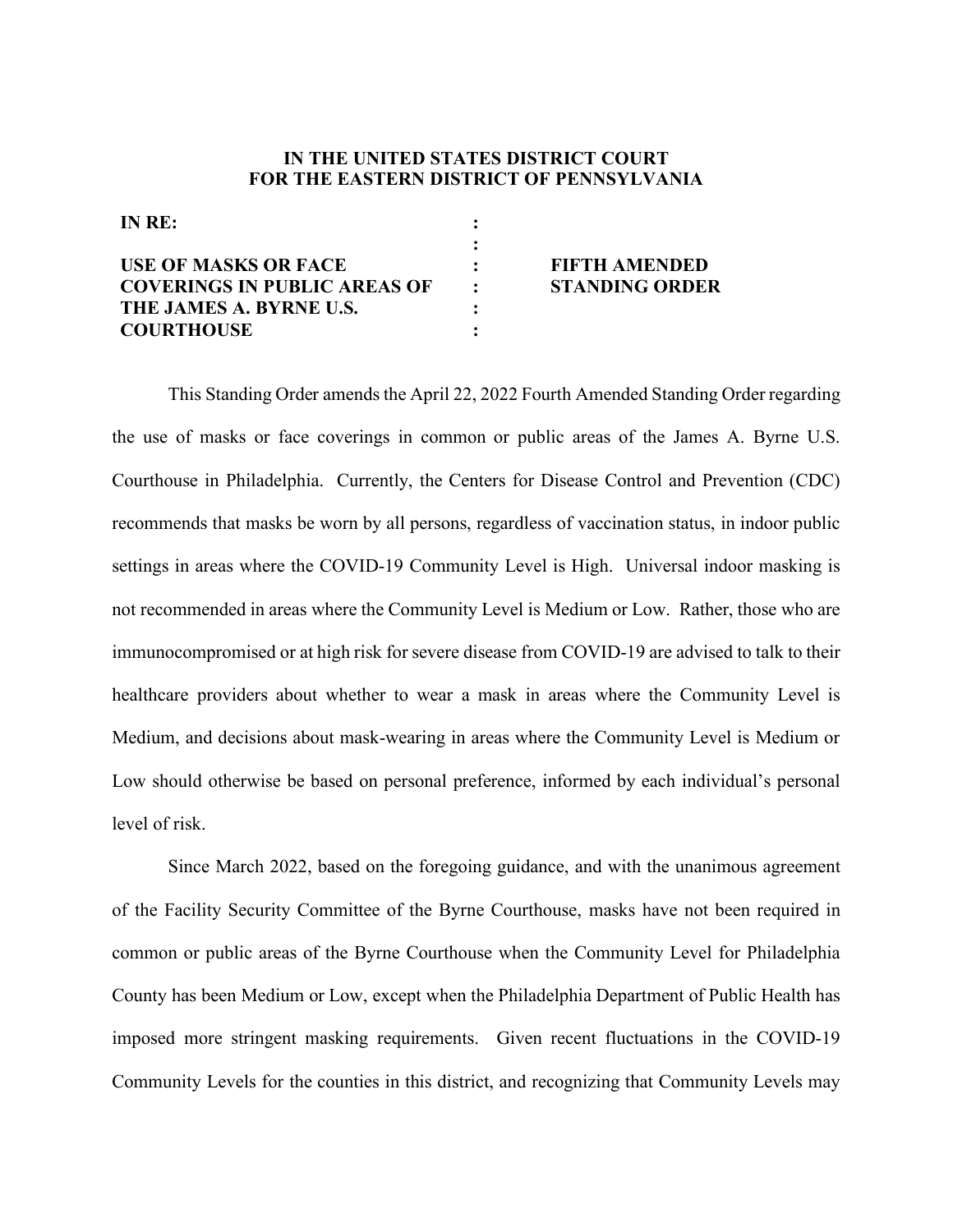continue to fluctuate, this Standing Order is issued to align the mask requirements for the Byrne Courthouse with the applicable COVID-19 Community Level in Philadelphia County without need of a further order. Accordingly, with the unanimous agreement of the Facility Security Committee, it is ORDERED that, effective June 7, 2022, the April 22, 2022 Fourth Amended Standing Order regarding the use of masks or face coverings in common or public areas of the Byrne Courthouse is AMENDED as follows:

1. Effective June 7, 2022, **if the current COVID-19 Community Level in Philadelphia County is High** (*see* https://www.cdc.gov/coronavirus/2019-ncov/your-health/ covid-by-county.html), all persons entering the Byrne Courthouse are required to wear a mask or face covering that covers the wearer's nose and mouth when entering the building and when in common of public areas of the Courthouse, regardless of vaccination status. Visitors are expected to supply their own mask or face covering. Any person seeking entry to the Courthouse without an appropriate mask or face covering will be provided a mask by the Court.

2. **If the current COVID-19 Community Level in Philadelphia County is Medium or Low** (*see* https://www.cdc.gov/coronavirus/2019-ncov/your-health/covid-by-county.html), the wearing of masks or face coverings is not required when entering the building or when in common or public areas of the Courthouse.

3. All persons are permitted and encouraged to wear a mask or face covering that covers the wearer's nose and mouth in the Courthouse if they wish to do so, regardless of the applicable COVID-19 Community Level. There are many reasons why a person might need or want to wear a face mask, and all are asked to respect the health decisions of others in this regard. Although visitors who wish to mask are expected to supply their own mask or face covering, the Court will continue to make masks available for visitors at Courthouse entrances.